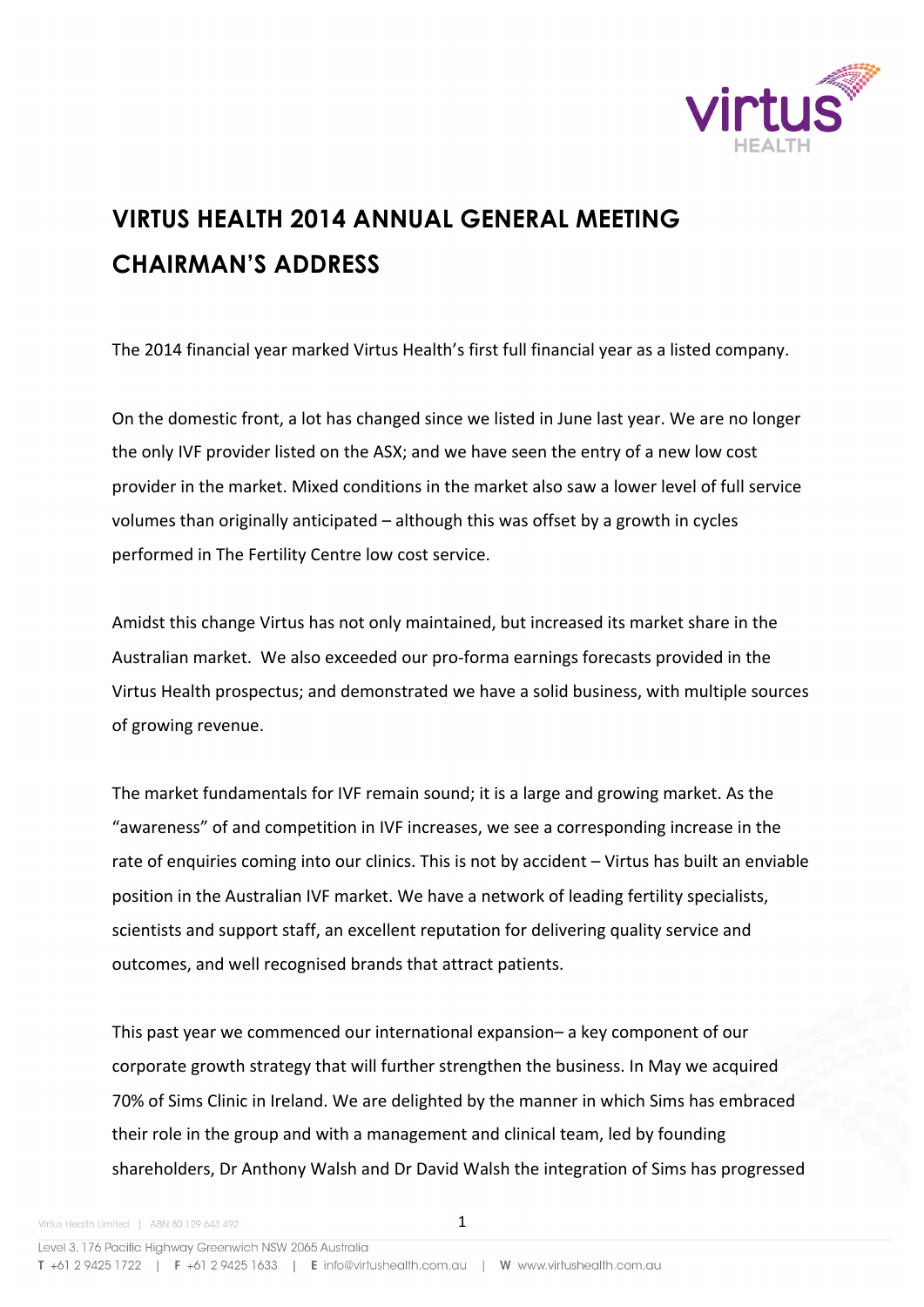

very well. We are also on track to open the first Virtus branded clinic in Singapore at the end of this year.

We have continued to develop the capability of our specialised diagnostic services which complement our ARS capability. New tests have been added to our diagnostic platforms and there has been significant interest in the non-invasive prenatal testing service, a test for Down Syndrome, which is available both to our own specialists and third party obstetricians and gynaecologists and other practitioners.

The increasing application of genetic testing within the specialty of reproductive medicine has led to the formation of our own Genetics Working Party which brings together Virtus Health fertility specialists, scientists and two external specialists who are supporting the development of the Virtus strategy in this field. We recognize the importance of these specialised diagnostic activities in their contribution to improvement of ARS success rates and the treatment of complex patient infertility conditions; \$1m has been invested in these advanced diagnostic technologies.

In financial terms we had a successful year and Sue Channon will cover the highlights in her presentation.

Before handing over to Sue Channon, the CEO of Virtus Health, I would like to acknowledge the leadership, ability and hard work of Sue and her team that has been central to the company's success. Under Sue's leadership the company has made a successful transition to a listed company and is delivering on the strategies outlined in the prospectus.

The long term outlook for Virtus Health continues to provide opportunities for sustainable growth in the domestic and international markets.

Level 3, 176 Pacific Highway Greenwich NSW 2065 Australia